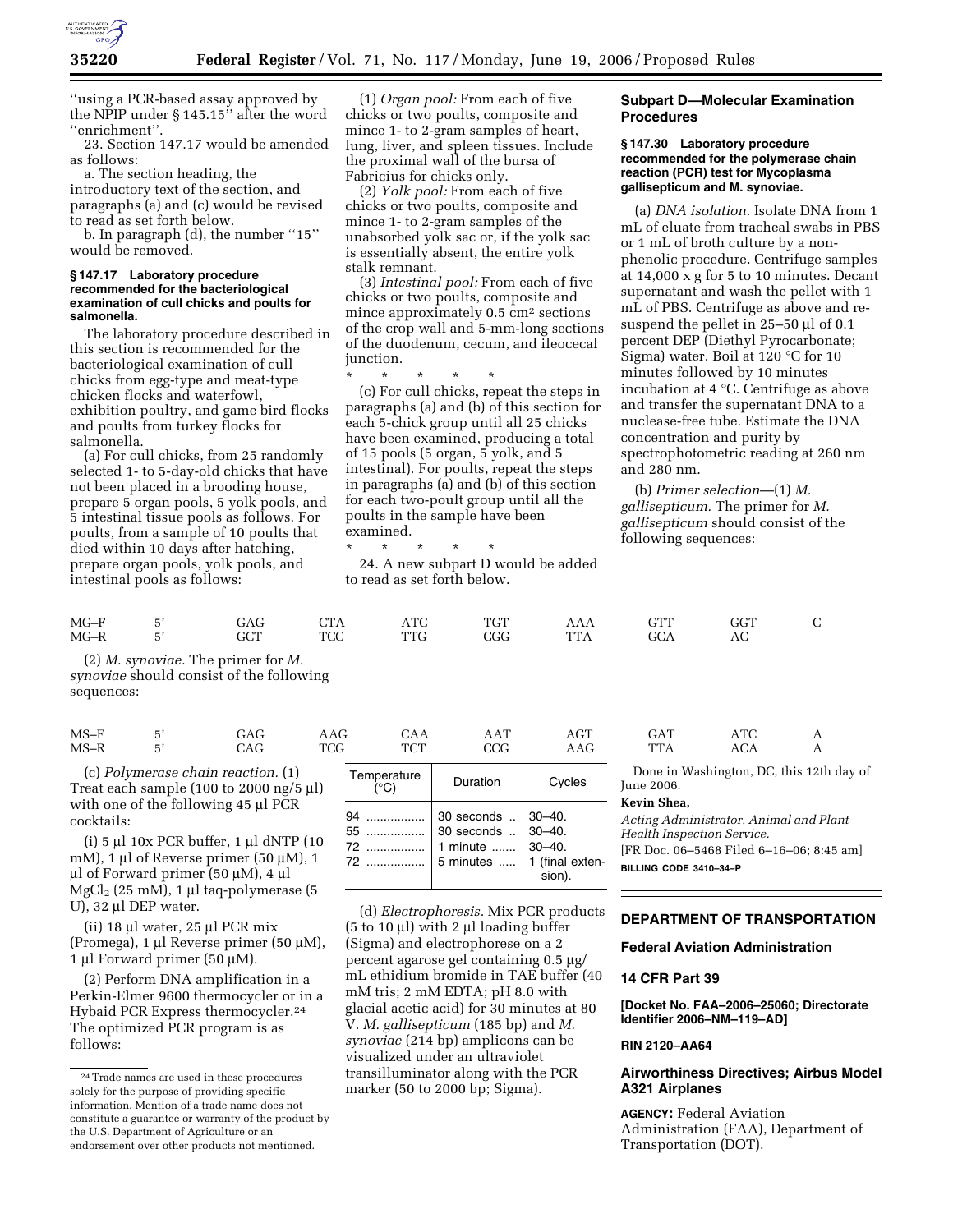**ACTION:** Notice of proposed rulemaking (NPRM).

**SUMMARY:** We propose to adopt a new airworthiness directive (AD) for the products listed above. This proposed AD results from mandatory continuing airworthiness information (MCAI) issued by an airworthiness authority of another country to identify and correct an unsafe condition on an aviation product. The proposed AD would require actions that are intended to address the unsafe condition described in the MCAI.

**DATES:** We must receive comments on this proposed AD by July 19, 2006. **ADDRESSES:** Use one of the following addresses to comment on this proposed AD:

• *DOT Docket Web site:* Go to *http://dms.dot.gov* and follow the instructions for sending your comments electronically.

• Government-wide rulemaking Web site: Go to *http://www.regulations.gov*  and follow the instructions for sending your comments electronically.

• Mail: Docket Management Facility; U.S. Department of Transportation, 400 Seventh Street, SW., Nassif Building, Room PL–401, Washington, DC 20590.

• Fax:  $(202)$  493–2251.

• Hand delivery: Room PL–401 on the plaza level of the Nassif Building, 400 Seventh Street, SW., Washington, DC, between 9 a.m. and 5 p.m., Monday through Friday, except Federal holidays.

For service information identified in the proposed AD, contact Airbus, 1 Rond Point Maurice Bellonte, 31707 Blagnac Cedex, France.

**FOR FURTHER INFORMATION CONTACT:** Dan Rodina, Aerospace Engineer, International Branch, ANM–116, FAA,

Transport Airplane Directorate, 1601 Lind Avenue, SW., Renton, Washington 98055–4056; telephone (425) 227–2125; fax (425) 227–1149.

# **SUPPLEMENTARY INFORMATION:**

#### **Streamlined Issuance of AD**

The FAA is implementing a new process for streamlining the issuance of ADs related to MCAI. We are prototyping this process and specifically request your comments on its use. You can find more information in FAA draft Order 8040.2, ''Airworthiness Directive Process for Mandatory Continuing Airworthiness Information,'' which is currently open for comments at *http://www.faa.gov/aircraft/draft*\_*docs.*  This streamlined process will allow us to adopt MCAI safety requirements in a more efficient manner and will reduce safety risks to the public.

This process continues to follow all existing AD issuance processes to meet legal, economic, Administrative Procedure Act, and **Federal Register**  requirements. We also continue to follow our technical decision-making processes in all aspects to meet our responsibilities to determine and correct unsafe conditions on U.S.-certificated products.

This proposed AD references the MCAI and related service information that we considered in forming the engineering basis to correct the unsafe condition. The proposed AD contains text copied from the MCAI and for this reason might not follow our plain language principles.

The comment period for this proposed AD is open for 30 days to allow time for comments on both the process and the AD content. In the future, ADs using this process will have a 15-day comment period, because the airworthiness authority and manufacturer have already published the documents on which we based our decision, making a longer comment period unnecessary.

### **Comments Invited**

We invite you to send any written data, views, or arguments regarding this proposed AD. Send your comments to an address listed under the **ADDRESSES** section. Include the docket number, Docket No. FAA–2006–25060; Directorate Identifier 2006–NM–119–AD at the beginning of your comments. We specifically invite comments on the overall regulatory, economic, environmental, and energy aspects of the proposed AD. We are also inviting comments, views, or arguments on the new MCAI process. We will consider all comments received by the closing date and may amend the proposed AD in light of those comments.

We will post all comments we receive, without change, to *http://dms.dot.gov,* including any personal information you provide. We will also post a report summarizing each substantive verbal contact we receive concerning this proposed AD.

#### **Discussion**

The Direction Générale de l'Aviation Civile (DGAC), which is the airworthiness authority for France, has issued French Airworthiness Directive F–2005–155, dated August 31, 2005 (referred to after this as ''the MCAI''), to correct an unsafe condition for the specified products. The MCAI states that some cases of slide damage and deflation have been reported during deployment tests at doors 2 and 3 of the A321. Analysis has shown that the slide may inflate too fast compared to the associated door release. If there is a

delay during the opening of the door, the inflatable slide may exercise pressure on this not yet opened door, which could result in damage to the inflatable slide. A slide not inflated correctly may disrupt passenger emergency evacuation. The MCAI renders mandatory the removal of one of the two inflating vacuums in order to reduce the speed of the slide inflation. You may obtain further information by examining the MCAI in the docket.

#### **Relevant Service Information**

Airbus has issued Service Bulletin A320–25–1416, dated May 20, 2005. The actions described in this service information are intended to correct the unsafe condition identified in the MC<sub>AI</sub>

# **FAA's Determination and Requirements of the Proposed AD**

This product is manufactured outside the United States and is type certificated for operation in the United States under the provisions of section 21.29 of the Federal Aviation Regulations (14 CFR 21.29) and the applicable bilateral agreement. Pursuant to this bilateral airworthiness agreement, the State of Design's airworthiness authority has notified us of the unsafe condition described in the MCAI and service information referenced above. We have examined the airworthiness authority's findings, evaluated all pertinent information, and determined an unsafe condition exists and is likely to exist or develop on all products of this type design. We are issuing this proposed AD to correct the unsafe condition.

# **Differences Between the Proposed AD and the MCAI or Service Information**

We have reviewed the MCAI and related service information and, in general, agree with their substance. But we might have found it necessary to use different words from those in the MCAI to ensure the AD is clear for U.S. operators and is enforceable in a U.S. court of law. In making these changes, we do not intend to differ substantively from the information provided in the MCAI and related service information.

We might also have proposed different actions in this AD from those in the MCAI in order to follow FAA policies. Any such differences are described in a separate paragraph of the proposed AD. These proposed requirements, if ultimately adopted, will take precedence over the actions copied from the MCAI.

#### **Costs of Compliance**

Based on the service information, we estimate that this proposed AD would